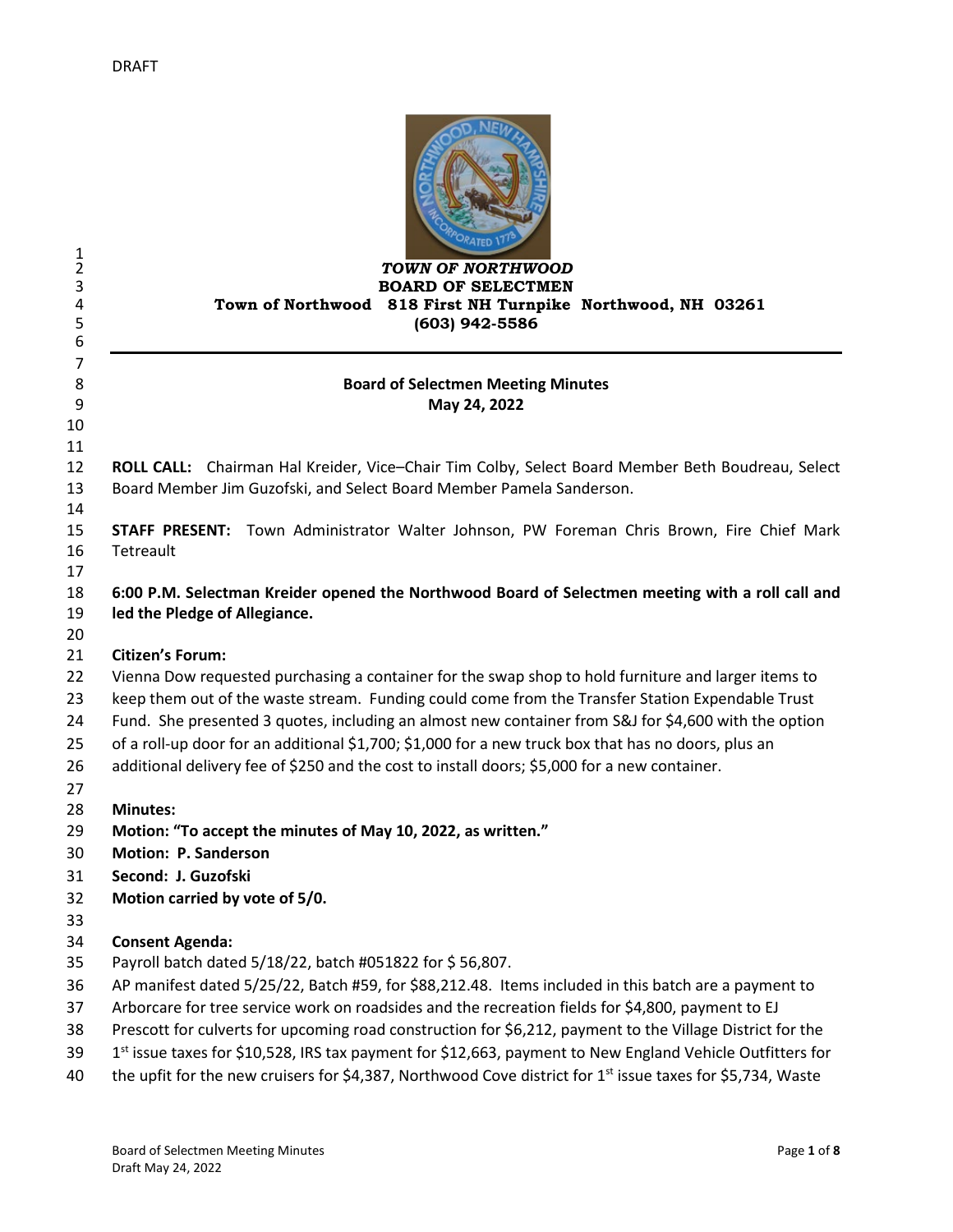- Management for \$4,942.70 for disposal of trash, Strafford Regional Planning Commission for the annual
- dues of \$5,000 and contracted planning services for \$1,502.
- 
- A veteran's exemption application for Map 215, Lot 24-1 for Anthony Brown
- An Intent to Cut for Map 219, Lot 23 for Pontacoloni
- A junkyard dealers license for Harding Metals
- A request from the Finance Department for a reimbursement of expenses from the following Trust
- Funds: Vested Benefit Fund for \$10,201.99 for pay out of accrued times for two employees, Aquatic
- Invasive Species Prevention Fund for \$5,250 for payments to Jenness Pond Shore Owners Assoc and
- Northwood Lake Watershed Assoc, Aquatic Invasive Species Treatment Fund for \$12,000 to Northwood
- 51 Lake Watershed Assoc, 250<sup>th</sup> Anniversary Fund for \$3,113.75 for coins and hats, Cable Franchise Fees
- Fund for \$6,871.69 for the annual dues to the Lakes Region Public Access Channel. The total
- reimbursement requested is \$37,437.43.
- **Motion: "To accept the Consent Agenda as presented."**
- **Motion: T. Colby**
- **Second: P. Sanderson**
- **Motion carried by vote of 5/0.**
- 

## **Town Administrator Report/Items for Board Action:**

- Staffing: We have two full-time positions open in the police department and still have 1 full-time open in the fire department.
- 

Tax Deeded Properties: Still working on the sale of two tax deeded properties. One is progressing well.

- The other may end up going through the eviction process. If so, this will be brought to the board for a vote at a following meeting.
- 

DPW: TA Johnson and PW Foremen Chris Brown have been working on the highway plans and facilities

- projects. Road bid and paving quotes have been received. The Board will review and discuss them later
- tonight. Tree work has been done on Old Turnpike Road. Additional tree work is being proposed. The
- tree work in the cemeteries will be done later in the season. We received two quotes for the roofing
- projects at the town hall and the police garage. The low bidder was PW Foreman Chris Brown's
- company, which will require approval to have him do this work, which will be done on his time and
- under his own insurance. The boat ramp improvements at Northwood and Harvey Lakes were
- completed with paving. Additional work on the edges still needs to be done.
- 
- Roofing Bids: The roofing bids received are as follows:
- Steven Conway Town Hall \$13,200 + PD garage \$7,700 = Total \$ 20,900 78 D&C Roofing and General Construction Town Hall \$ 9,850 + PD garage \$5,600 = Total \$ 15,450
- 
- Chris Brown quoted Owens Corning "Duration", which is an architectural shingle with a 50 year
- manufacturers warrantee. Steven Conway quoted a DAF shingle, which has a 35 year warrantee. A
- 82 third quote was received prior to the meeting tonight from Pro Winner Roofing out of Lowell, Mass for a
- total of \$20,400. All quotes include disposal costs of the old shingles. B. Boudreau wanted to stress that
- all bids were received fairly.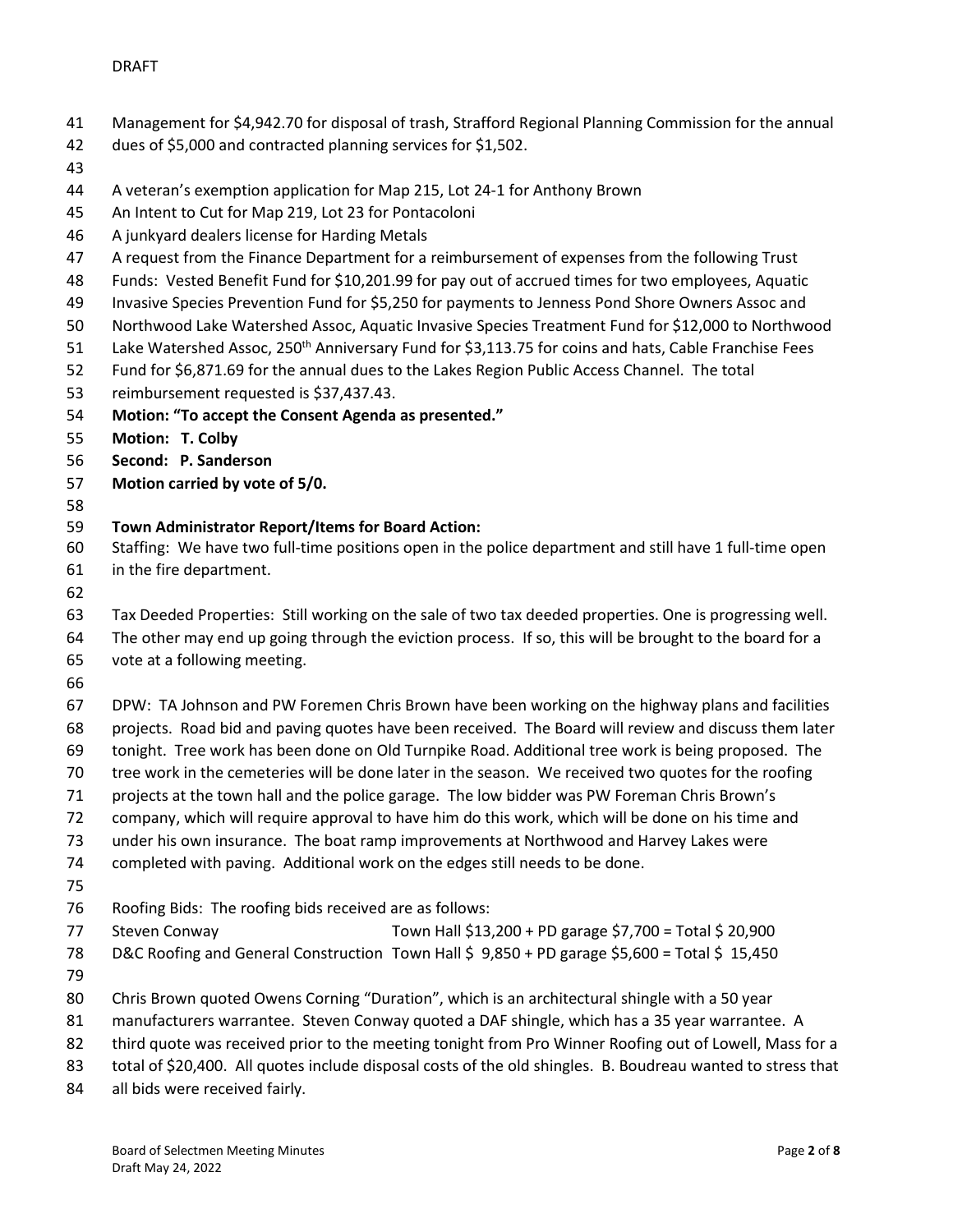**Motion: "To award the roofing bid to D&C Roofing and General Construction for \$15,450, which** 

- **includes \$5,600 for the PD garage and \$9,850 for the Town Hall.**
- **Motion: T. Colby**
- **Second: B. Boudreau**
- **Motion carried by vote of 5/0.**
- 
- Fire Department Boat: Chief Tetreault has received a boat donation out of government surplus from the Coast Guard. It will cost approximately \$1,050 to put the boat in service for the department. Since this is not a purchase, but an agreement to be able to use the boat for as long as we want, provided we cover all the costs, it may not require a public hearing for acceptance. TA Johnson is seeking legal advice on that issue. The boat is in good shape. B. Boudreau feels it is great for a town with as many lakes as we do to have a boat. P. Sanderson confirmed that if we ever give the boat back to the Coast Guard, we
- retain any equipment we purchased for the boat. Chief Tetreault said he will plan to keep the rubber
- raft boat for use on smaller bodies of water. Funds to outfit the boat could come from ARPA fund, or from the Fire Department budget. The consensus of the board is to accept the boat, subject to a public
- hearing if required.
- Website Update: The Board had been looking for more accessible information on the town website for
- volunteer opportunities. The site now has a "Find it Fast" button that brings people directly to all the info needed.
- 

 Primex Conference: TA Johnson attended the recent Primex Conference dealing with risk management in the municipal environment. We are constantly working on improving our systems and he brought back info from Homeland Security for the staff.

State Legislature Update: There are three bills in the House and Senate set to be voted on next

- Thursday. They include additional funding for roads and bridges, one time funding to the New
- Hampshire Retirement System that will offset the town costs, and assistance for policy body cameras
- and related expenses funds. These are Senate bill 401, House Bill 1221, and House Bill 1547. Please
- encourage our local representatives and senator to pass these bills.
- 
- The next Board meetings will be on June 14 and June 28.
- 

 TA Johnson received a note and a paid invoice on the well drilling at the athletic fields. The well is 723 deep, 61 feet of well casing was used, and it yields 30 gallons a minute and has a static level of about

- 
- 100 feet. The value of the invoice is \$17,596 donated to the town from the Tasker Well Co. TA Johnson
- will draft a letter of thanks for the board to sign for this generous donation. The next piece to fitting it
- up and getting it is service.
- 
- **Appointments to Zoning Board of Adjustment & Rt 4 Safety Committee:**
- Mr. Lee Carver volunteered to serve on the Route 4 Safety Committee.
- **Motion: "To appoint Lee Carver to the Route 4 Safety Committee."**
- **Motion: T. Colby**
- **Second: B. Boudreau**
- **Motion carried by vote of 5/0.**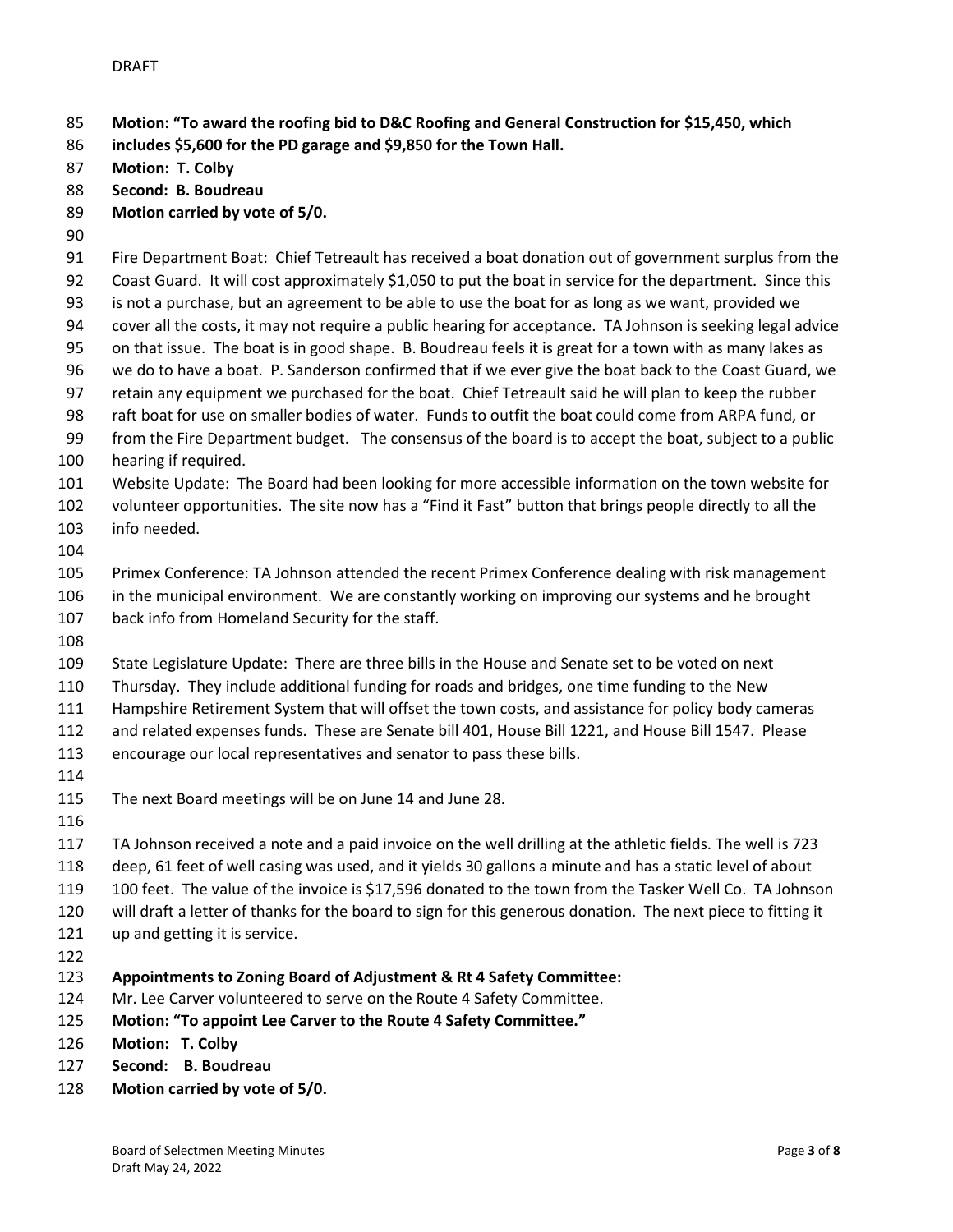- Currently there is one full member position on the ZBA open and two alternate members. Applications
- were received from Wade Sauls, Robin Guzofski, and Ginger Dole. Selectman Guzofski recused himself
- from the vote due to his relationship with Robin Guzofski.
- **Motion: "To move Ginger Dole from her alternate position into the full member position."**
- **Motion: T. Colby**
- **Second: B. Boudreau**
- **Motion carried by vote of 4/0/1.**
- B. Boudreau thanked everyone who volunteered, saying it is not often we have multiple people to pick
- from.
- **Motion: "To appoint Wade Sauls and Robin Guzofski to the open alternate positions.**
- **Motion: T. Colby**
- **Second: B. Boudreau**
- **Motion carried by vote of 4/0/1.**
- 

## **Results of Paving Bids**:

- Four bids were received for the paving project. On Ye Old Canterbury Road the low bidder was GMI
- Asphalt for \$42,973.75. The low bidder on Bow Street was GMI Asphalt for \$123,235.50. Low bidder on
- Old Turnpike Road was GMI Asphalt for \$139,696.25. The low bid for Old Pittsfield Road was Brox
- Industries, but they did not include the work that was added as an addendum, so it was not a complete
- bid. The next lowest bidder was GMI Asphalt for \$80,107.50. The total low bid was \$386,013. PW
- Foreman Brown stated he doesn't know GMI Asphalt, but in the past, they had been removed from a
- paving job in town. The next lowest bidder was R&D Paving at \$422,547.65. R&D Paving has serviced
- Northwood for several years and has done a very good job. Any issues with their work have been fully
- resolved. TA Johnson has worked with GMI in the past and is comfortable with them. PW Foreman
- Brown stated he has checked their references and they all reported no issues that were not resolved. J.
- Guzofski wants to go with GMI. T. Colby would rather go with R&D because we know the quality of their
- work.
- **Motion: "To award the paving bid to GMI Asphalt."**
- **Motion: B. Boudreau**
- **Second: P. Sanderson**
- P. Sanderson feels the \$36,000 price difference is too large to ignore. B. Boudreau feels that PW
- Foreman Brown will keep a close eye on the projects as they go along.
- **Motion carried by vote of 4/1, with T. Colby voting No.**
- 

# **Results of Town Parade Sign Bids:**

- The RFP was proposed as a design and build proposal since we didn't know specifically what we wanted.
- We were looking for creative input. The design is open to further discussion and agreement on what the final product ends up looking like. Four bids were received, with a price range of \$32,390.36 to \$41,528.
- The two lowest bidders are companies from different parts of the country and none of their references
- included any projects in New England. B. Boudreau suggesting using a company from New Hampshire.
- 
- H. Kreider stated Barlo Signs has a wonderful reputation and he liked their design ideas. Linda Smith has reviewed the bids and noticed that the out of state company's size and quality of materials was less than
- we were looking for on the message portion of the sign. B. Boudreau, H. Kreider, and J. Guzofski want to
- go with Barlo Signs. P. Sanderson is not in favor of an electronic sign at all. T. Colby is on the fence.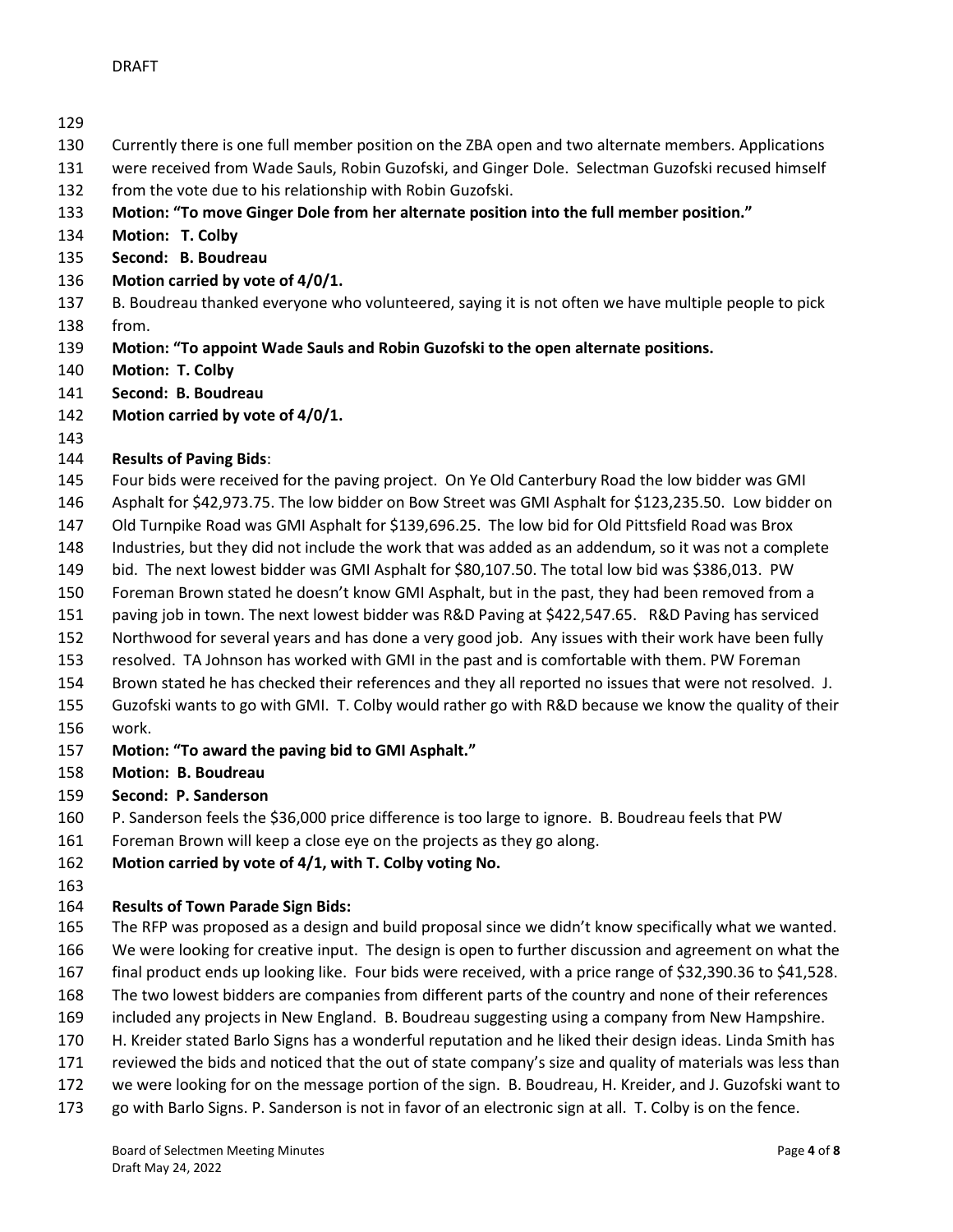- **Motion: "To accept the Barlo Signs bid to design and build a sign for \$41,260 and to authorize Walter**
- **Johnson to negotiate the details."**
- **Motion: B. Boudreau**
- **Second: J. Guzofski**
- It was stated that the money for the sign and the trenching and electrical work will come from the Cable
- Franchise Fees Fund.
- **Motion carried by vote of 3/2, with P. Sanderson and T. Colby voting NO.**
- 
- The Board took a two-minute break.
- **7:00 PM: American Recovery Plan Act (ARPA) Funds Public Suggestions Session:**
- Northwood is receiving about \$450,000 in American Recovery Plan Act funds. The Board is looking for
- input on how to spend the funds. Approximately \$150,000 has already been committed by the Board
- for the purchase of new defibrillators, improvements to boat ramps to lessen the contaminates entering
- the lakes, and road improvements to Gulf Road for the road itself and to help protect Pleasant Lake.
- **Norm Royce** of Baker Ave on Northwood Lake spoke. He appreciates the improvements to the boat
- ramps on Northwood and Harvey Lakes and asked if any improvements could be made in the lake itself
- so when a truck is backing a boat in, they don't go from the paving directly into the mud. PW Foreman
- Brown said there has not been any dredging done yet. He is planning on putting a gravel shoulder there
- to transition from pavement into the water. Mr. Royce asked to have funds set aside for both lakes for
- concrete blocks like the NH Fish & Game uses on their boat ramps. It allows boaters to back the boat up
- and not sink down into the mud. Without them, when they pull the boat out, the front of the paving will
- get all torn up and end up being a problem. Mr. Royce is also President of the Northwood Lake
- Watershed Association and is very interested in preserving the lake.
- **Scott Blewitt,** Recreation Director spoke about the following improvements to recreation facilities:
- The Center School Building is a major piece of history for Northwood as it is over 100 years old. It could
- be a greater asset to the town and a revenue producing asset if it is used as a place to hold programs to
- cover the costs of continued maintenance and improvements to the building. The athletic fields are a
- 201 major contribution to the town done by the Friends of Recreation and Vienna Dow with the playgrounds
- and fields. They need to be taken to a higher level. It is getting there with great momentum and lots of
- usage but there is more to be done. We recently had to go back to locking the gate at night due to
- damage. There should be improvements to the fencing, the parking lot, finishing touches on the
- pavilion, and expanded parking. New signs at Northwood Beach are also needed. The signs there were
- an Eagle Scout project 10 years ago and have seen better days. Sand needs to be replenished at all three beaches as well.
- **Betty Smith** spoke requesting a stand-by generator for the library. With one, the library can be used as
- a cooling place in the summer and a warming place in the winter. If people don't have power, they can
- use the computers and printers. The library is also a public information center with the sign out front, a
- website, and when the library is open there is always someone there to greet you and answer questions and help you.
- **Donna Bunker**, Library Director. In the emergency operations plan, the library has two support
- functions: #14- Volunteers and Donations, and #15 Public Information. With a generator we can be the
- 215 place to gather volunteers and donations and to provide public information in an emergency. They have
- tried to get a generator through the CIP plan, but this might be a way to get one without taxpayer
- money. They are looking at about \$27,000 plus the cost of adding propane tanks.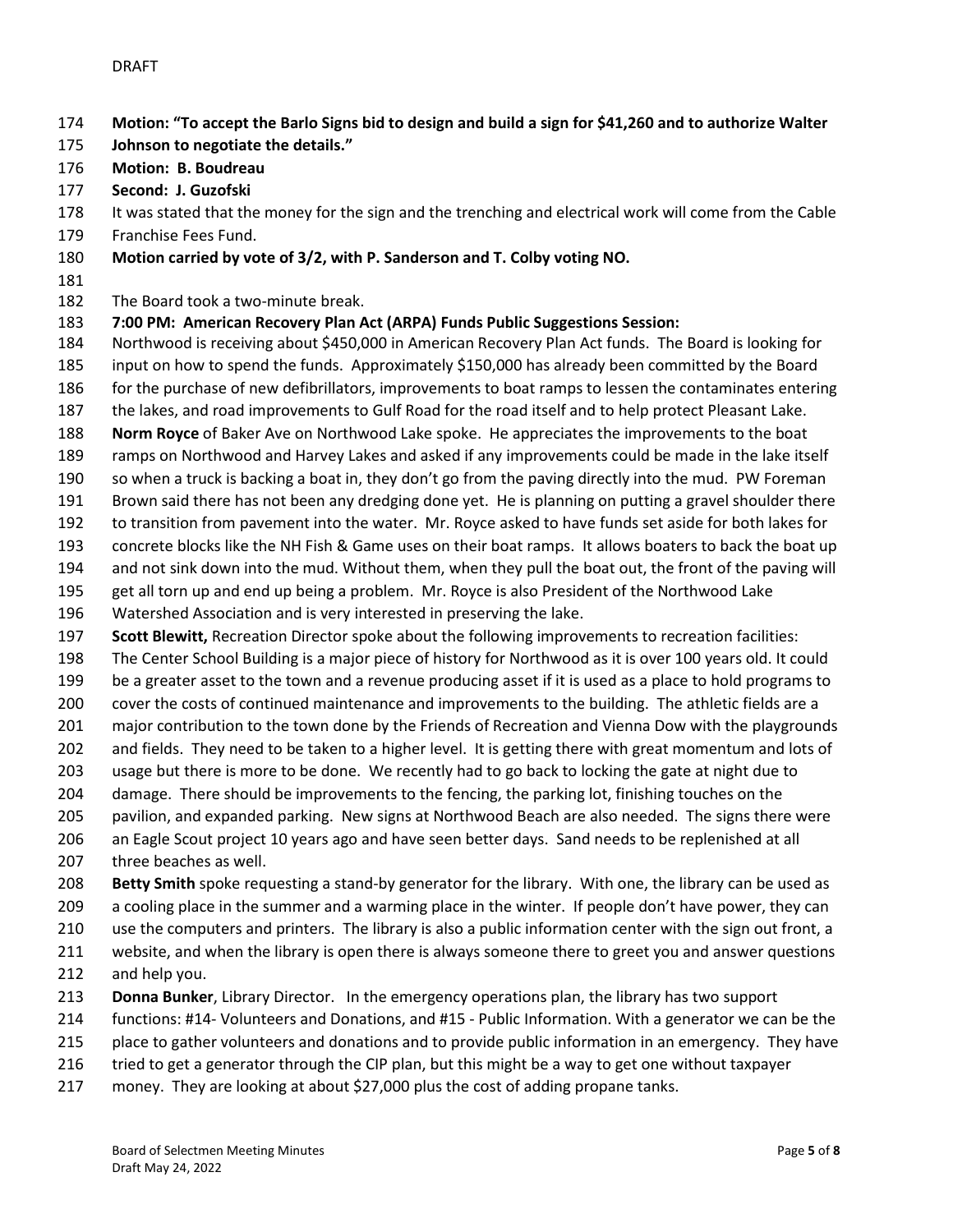**Valerie Akers** spoke about the value of the library for people to meet and to stay connected during the

- 219 pandemic and other emergencies. She wants to support the request for the generator.
- **Nancy Johnson,** Friends of the Library, spoke to the services the library provides. They have computer
- and printer access, books online, and notary services. It would be useful if the library can be used as a
- central locating center during storms.
- **Tom Johnson** with the Crankpullers Snowmobile Club. He submitted a request via email which is
- attached to these minutes. They are an all-volunteer club that maintains the trails throughout
- Northwood. They are requesting funding for gravel and lumber to continue to fix the trails.
- **Ashley Martin**, Friends of Rec are hoping to have a walking path around the recreation fields that would
- be level and easy for all ages to navigate, a half-court basketball court (\$8,000 est.), and skateboard ramps for use on the half court.
- **Vienna Dow** The 24 acres at ball fields can become a wonderful asset to Northwood. If we do nothing
- to continue to improve the facility, we will be doing an injustice to our town and people. Through
- Friends of Recreation, we now have two playgrounds for the younger children and the Serenity Gardens
- for all of us to enjoy. We need to keep moving forward. Vienna is suggesting a community garden on
- 233 the far left of the property that will be 100 x 50 feet with room for 20 raised beds for community
- members to use. This will be especially helpful in these times when grocery bills climb. One idea is to
- 235 partner with Coe Brown and have a group of their juniors and seniors to run the day-to day operations
- with a couple adults to supervise. This would give the students a sense of ownership and pride, while
- also providing options for community service that is required for graduation. Money should not be the
- only consideration when making your decision. \$21,000 is just the first round of quotes and more
- quotes will be sought.
- **Shelly Frost** Jenness Pond Road Supports Vienna's recommendation.
- **Pat Savage** Lower Deerfield Road Also supports Vienna's idea. She works at Coe Brown and is
- already committed to this idea. She can be a connection with Coe Brown.
- **Joe Lipshetz**, Ye Old Canterbury Road. Joe suggested an inside-the-room locking device at the schools
- in every classroom that the teacher can lock if there is an active shooter on the grounds. The police do
- 245 an excellent job and there is a Resource Officer at the high school. But not at the elementary school.
- For about \$10,000, they could buy the locks and to train all the school personnel by the fire department
- for trauma such as "stop the bleed", "tourniquet use". He added that the Police need new vests, Fire
- Department needs new hoses, and the Highway Department needs new equipment. He feels the Board
- should give some funds to all the different agencies.
- TA Johnson said the school receives ARPA funds as well. The suggestion should be made to the School
- Board for the locks and training.
- **Jim Hadley** presented handouts to the Board copies attached. He would like the town to create a
- Community Power Committee appointed by the Board of Selectmen. The ability of a municipality to
- procure power from third party suppliers for its residents became a law 33 months ago. The first step is
- for the municipality to form an electric application committee. If one is formed, Jim would volunteer to
- serve. There are also energy grants available to help with feasibility study costs.
- The voters approved a Tax Increment Finance district in March 2017, which has been dormant for five
- years. RSA 162K:14 requires the Board to create an advisory board. Jim asked the Board to reconsider a
- TIF district, advising that these funds need to be spent by December 31, 2024.
- Jim would also like the Board to create a Gulf Road Advisory Committee, appointed by the Board of
- Selectmen. The 2004 Master Plan advised looking into that idea and not allowing any more building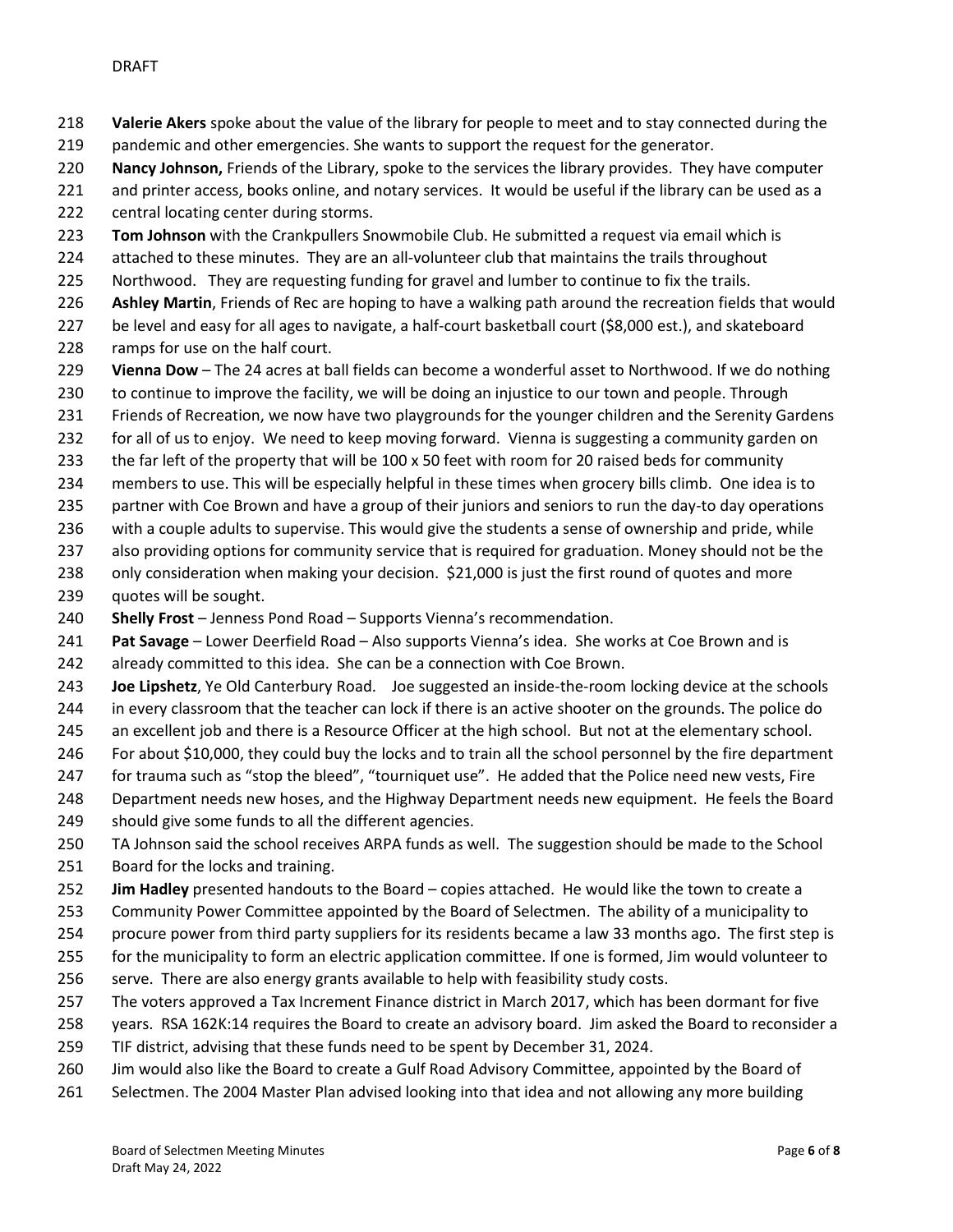- permits on Gulf Road. There is a lot of land on the Deerfield side and there is no exit route out there. A
- 263 study could be done to plan the construction of an exit road.
- Jim would like the Board to form a committee with the water district to look into the cost benefits of the
- village district transferring management of the water district to the town, as the district will likely
- expand in the future, as recommended in the 2004 Master Plan. Water districts are a part of many
- towns so there is not a separate water district.
- Jim also asked to have a turn-around installed on Upper Deerfield Road so that the school bus can come
- up the road to pick kids up instead of just picking them up at the end of the road and not make the kids walk so far.
- **Ginger Dole** has concerns about spending money on the center school at this time. A warrant article a
- few years ago was voted down to spend any money on it. It would be nice to update and upgrade the
- building, but there has not been an adequate study of the condition of the building from the sills
- upwards. A lot of other more immediate needs have been talked about tonight and she hopes the
- 275 Board would consider those other options before spending money on the center school at this time. It
- 276 may be a worthwhile project and a pet project for Recreation and there are lots of things the building
- 277 can be used for if it is in sufficient shape, but she is really concerned that there has not been an
- adequate engineering study done to determine what needs to be done and if it is financially feasible.
- Hal closed the public hearing at 7:50. Ideas and input will continue to be accepted by the Board. The
- Board will start working through the process of prioritizing these issues. Citizens are welcome to bring
- other ideas during citizens forums at meetings, or through email. A complete list will be compiled
- including everything received and will be put on the website. It may spark some more ideas. All emails
- 284 received so far will be attached to the official minutes.
- 

## **Board Task Manager:**

 J. Guzofski said he appreciated TA Johnson's fast action putting the volunteer info on the website so quickly after his request.

## **Board Committee Reports**

- J. Guzofski wanted to comment that when the Board appoints people to serve on committees, we should look at diversity. Some committees have some of same people that serve on multiple committees. Some people think they won't be appointed because they don't fit the mold. A diverse group of people leads to a broader thought process and better decisions. As we move forward and appoint members to committees it is important to keep that in mind.
- P. Sanderson doesn't quite agree with that. She feels the boards she has served on are very diverse. She doesn't feel the boards are trying to homogenize everyone into the same thinking. It is rare for volunteers to step forward and they shouldn't feel they won't be appointed if they don't fit a mold, because we don't
- have a mold.
- H. Kreider reported the master plan update is moving forward. They had a great meeting this morning.
- The contractors will move things along. They will schedule public sessions in the last week of August to hopefully catch opinions of the seasonal and year-round residents. There will be lots of communication
- about these sessions. The process should be done in time for the next town meeting.
- H. Kreider is looking for input into the format of the Safety Complex Committee. He would like to continue the work B. Boudreau did, but with a smaller group with a different composition. He would like to have a Police Commission member, a Board of Selectmen Representative for the Fire Department, and three
- citizens at large. They would not have a recommendation for the next town meeting, but possibly the one
- following. There was a discussion of the prior votes failing for the safety complex articles. T. Colby and B.
- Boudreau feel the Safety Committee should be put on hold for a couple years. TA Johnson stressed that